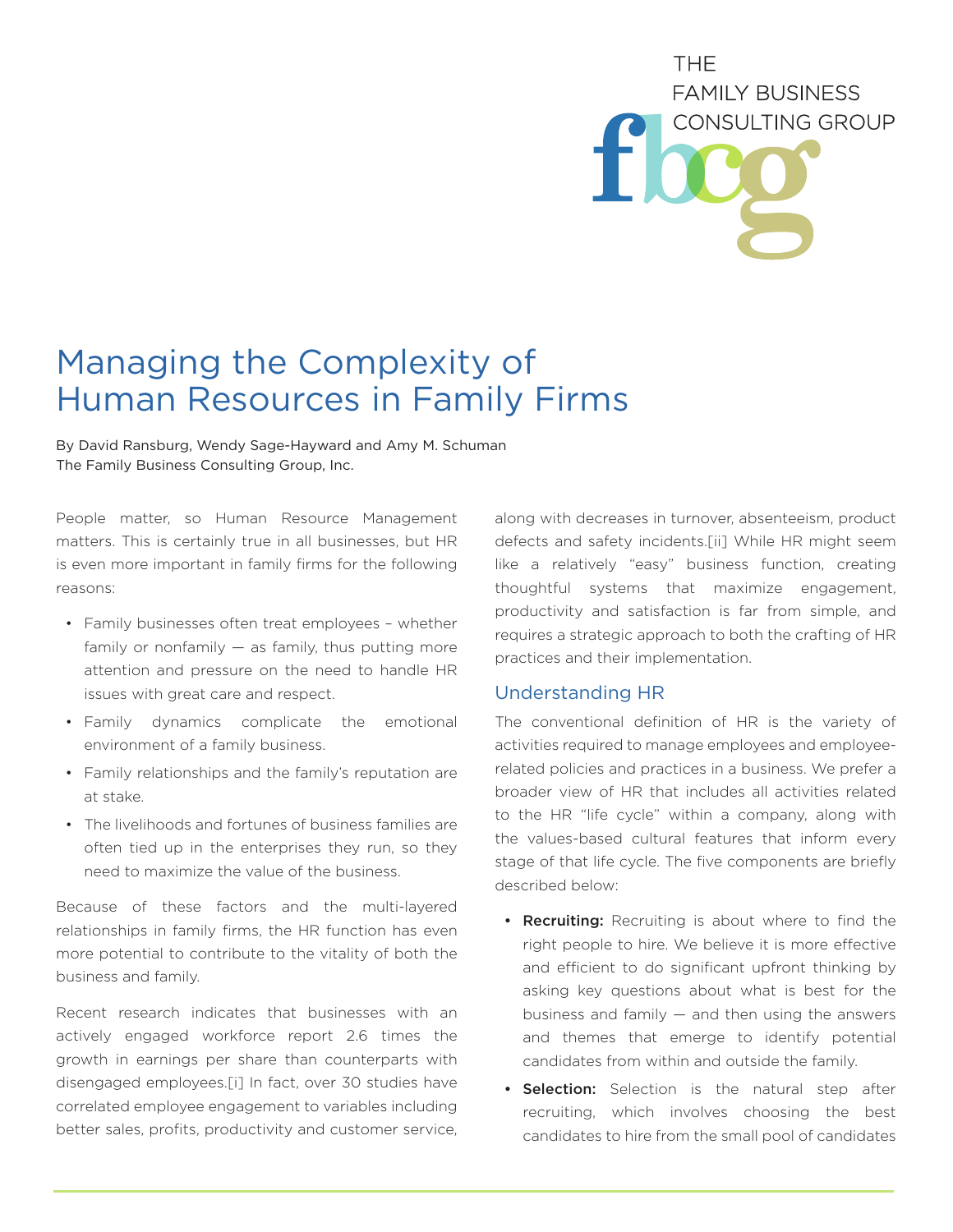you have considered more seriously. While many family businesses approach selection in a casual, informal manner, we recommend a systematic approach to selection.

- **Onboarding:** Onboarding is the specific way in which you bring new hires into the firm. More narrowly known as "orientation," onboarding is better conceived as an important form of integration, a continuing program and process that helps assimilate employees seamlessly into the firm. The optimal approach to onboarding takes a longterm view of the process as unfolding over months rather than days, and is built on the idea that the arrival of new employees means a two-way merger, creating value for both the business, the new hires and the family.
- Development: Development is the means by which you grow the capabilities of your people, aligned with the strategy, vision, culture and needs of the firm. As we see it, an ideal development system reflects a continuous process of learning and growth. The process of development includes sensitively managing the review and development of family and nonfamily employees with a focus on continually improving the business's ability to develop its people.
- **Exit:** We believe that regardless if the exit is voluntary or involuntary, and whether the individual is likely to return to the business in the future or not, it is important to develop a process that helps employees depart from the company in the most mutually beneficial way. In addition, an effective exit process helps prevent the exit of a family member from the business from becoming an exit from the family.

#### Who is Responsible for HR Management?

The HR function is not just the responsibility of the HR department. Every manager should be aware of their role in nurturing strong, performance-based and valuesbased corporate cultures. This is easy to perceive in early-stage businesses, which are usually too small to justify a standalone HR department. However, even if your business has moved out of the entrepreneurial stage and employs dedicated HR resources, you can keep the entrepreneurial flame alive by continuing to involve front line management in key HR processes.

HR can and should be a strategic partner within the firm, rather than just a transaction-focused administrative function. Despite the potential value of HR, too many firms fail to use this function strategically, relegating it to an administrative and/or policing "personnel" role, with a focus on the nuts and bolts of the employee experience or the perfunctory enforcement of routine policies. As such, HR becomes more like a metaphorical finger-wagging librarian than a trusted, value-generating partner. These firms are missing out on potentially larger opportunities for creating value on multiple dimensions — or at the very least for involving HR when dealing with complex employee-related and cultural issues.

There is mounting evidence for the strategic value of  $HR - both$  the people and the systems/processes involved. One piece is the rise of the chief human resources officer or CHRO. A recent *Harvard Business Review* article notes that HR leaders at many firms now report directly to the CEO (rather than the COO or CFO) and serve as key advisers to the top executive and board, requiring higher-level leadership and strategy skills.[iii]

#### HR & Family Business Essential Ingredients

Because your business's performance is so highly dependent on your people, HR is a crucial contributor to the superior performance of family firms. So, maximizing the effectiveness of your HR systems and practices will help maximize your performance across the board. We believe strongly that HR can be an enabler rather than a disabler, a builder rather than a blockade, a partner rather than a peripheral player. In short, the ideal role for HR is as a true champion of engagement of all firm resources, not just the human ones. In many firms, that will mean taking clear, practical steps to transition HR into a more strategic role.

If your business's ownership and senior management already view HR as a strategic partner, then you are well on your way. If not, then you will have to demonstrate the strategic value that the HR function can provide. In our experience, that demonstration begins with taking a holistic and strategic view of the HR function within the broader business – take the initiative to understand the broader business, not just your functional area. If you proactively work with other functional areas to understand their goals and challenges, and then offer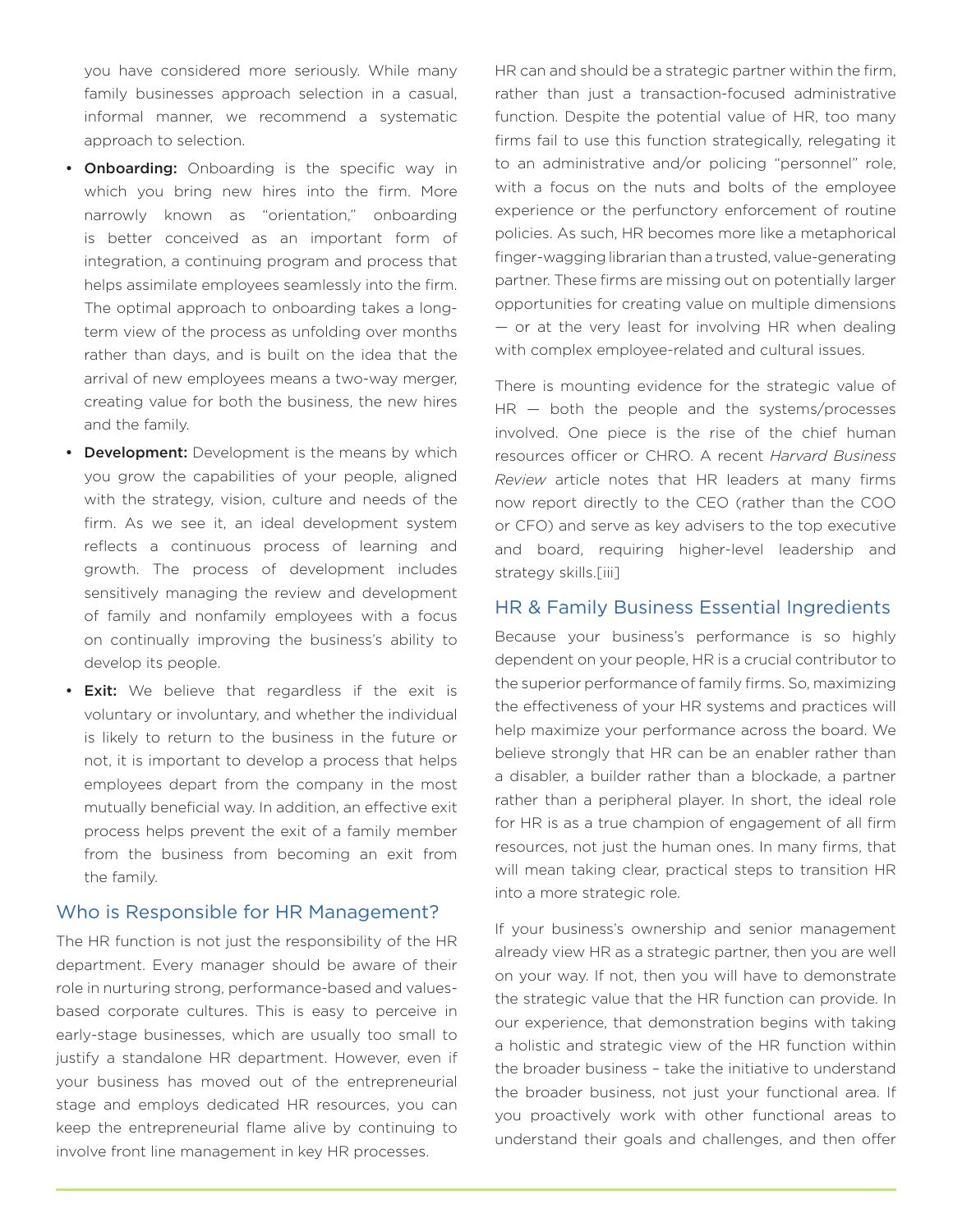appropriate HR-driven solutions that help each function and the business as a whole, you will ultimately be seen as a strategic partner by many others.

Family firms face an added complexity regarding human resource management. In contrast to nonfamily firms, family businesses have many overlapping dimensions and layers of complexity to navigate due to the integration of family, business and ownership systems. Our experience dealing with complex HR issues in a range of family businesses has resulted in a dynamic, multilayered model of HR in family firms, as depicted in the figure below:



Family values, vision and purpose are at the center of our model which illustrates the crucial role these components play in establishing a foundational platform from which the business can operate. The family vision, purpose and values influence and shape all aspects of a business including the culture and the five components of the HR Cycle. The model is multidirectional and dynamic in its nature which means that each component is influenced by, and then in turn, influences the others. Culture, though not a specific stage or phase of the HR life cycle, influences every stage of that cycle.

### Finding "both/and" Approaches to the Business/Family Dilemma

When facing tough HR-related decisions, many business-owning families and family business executives feel they have to choose between family and business. Which should prevail? This question is often directly related to HR policies and practices. Generally, do HR decisions tend to favor the business or the family? For example, are hiring criteria relaxed when hiring family members, or are higher levels of qualification and experience made mandatory?

The family-or-business question is the wrong question to ask. It is not an "either-or" but a "both-and." We believe in finding approaches that are best for the business and the family. There is a growing school of thought on the power of paradox in family business. This approach sees the most successful family firms as having a welldeveloped capability to embrace paradox, turning each "either-or" into a "both-and," rather than avoiding the issue and crafting suboptimal compromises.[iv] This "both-and" approach can be very useful for managing common family business paradoxes related to HR functions, including tradition and change, merit-based and entitlement-based, and exclusive and inclusive. By accepting paradoxes as special problems that cannot be "solved" but can be managed, many leaders find innovative approaches that value and tap the power of both elements of the paradox, often in mutually reinforcing ways.

By recognizing the inherent complexities of family business, managing the occasional paradoxes, and taking a more strategic approach to HR issues, you will be well-positioned to not only manage current issues but also to effectively anticipate future complexities. Doing so will allow you to create long term value for your business and the family.

[i] Marcia Conner, "Now that People Finally Matter to Businesses, HR Is the Next Big Thing," *Fast Company*, 9/30/11.

[ii] As noted in Kevin Kruse, "Employee Engagement: The Wonder Drug in Customer Satisfaction," *Forbes,* 1/7/14.

[iii] Ellie Filler and Dave Ulrich, "Why Chief Human Resources Officers Make Great CEOs," *Harvard Business Review,* 12/14.

[iv] For much more on how to understand and handle paradox in family business, see Amy Schuman, Stacy Stutz, and John L. Ward, *Family Business as Paradox* (New York: Palgrave Macmillan, 2010).